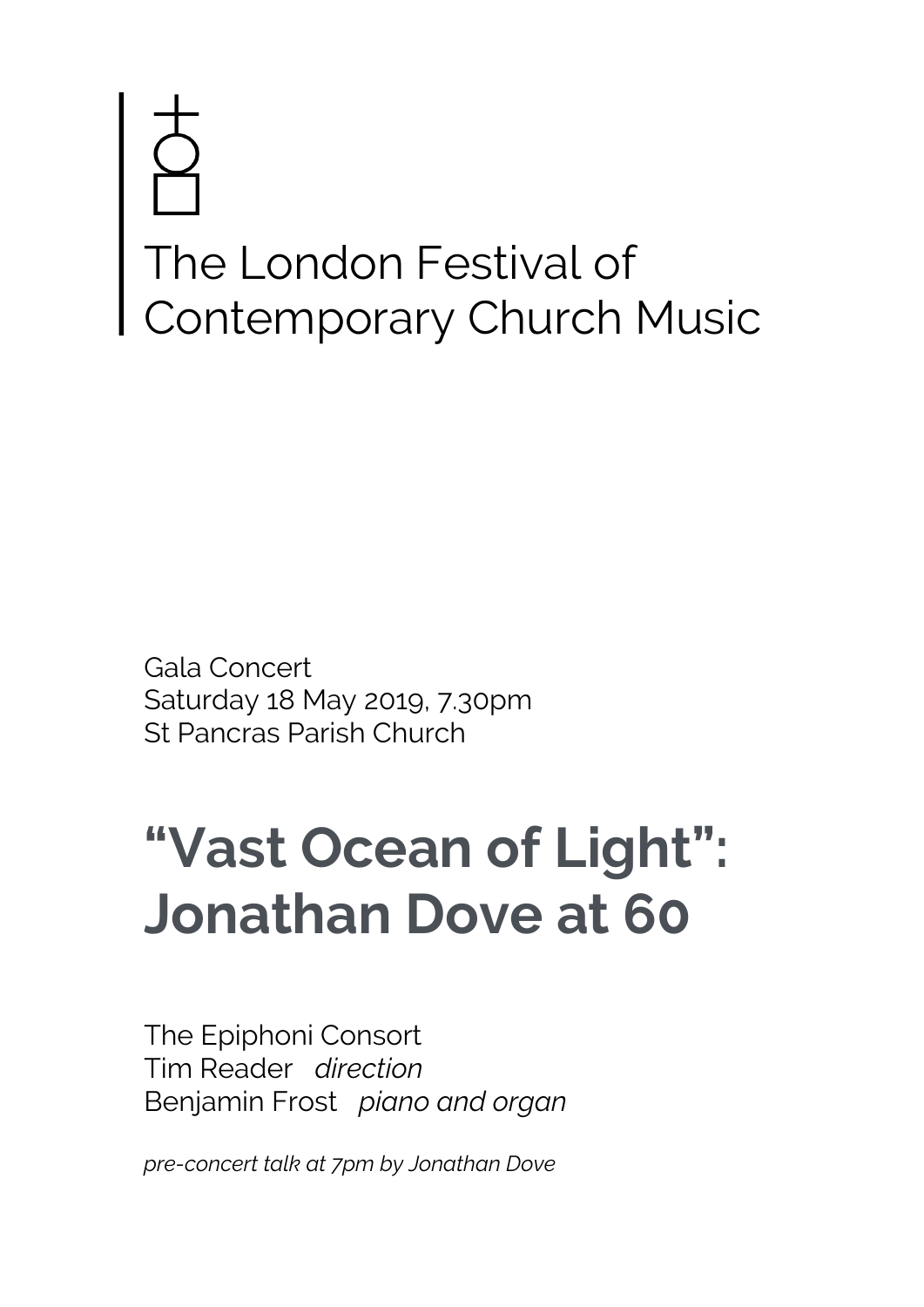*Choral Music of Jonathan Dove* They Will Rise In beauty may I walk Two Sonnets i. Full many a glorious morning ii. Care-charmer Sleep Now The Darkling Thrush **INTERVAL**

Vast Ocean of Light

My Love Is Mine

The Passing of the Year

# **Notes**

*Written by Jonathan Dove and edited by Jess Haig*

*They Will Rise* was commissioned by the Dean and Chapter of the Collegiate Church of St Peter Westminster for the centenary of the Royal Air Force. The 100<sup>th</sup> anniversary of the Royal Air Force, celebrated in Westminster Abbey, was naturally a formal occasion, but it had a personal connection for me: my mother's older brother was a rear-gunner in the Lancaster bombers, one of the dam-busters, and was lost in action in the Second World War – missing, presumed dead. My mother always kept a photo of him in uniform on display. "They will fly up on wings like eagles" comes from Isaiah 40: 31, one of the Bible texts particularly associated with the RAF.

I wrote *In beauty may I walk* as a leaving-present for Anthony Whitworth Jones, on his departure from Glyndebourne in August 1998. I thought of it as a travel-blessing for a friend and supporter who had been important to me for over a decade: he was running Glyndebourne Touring Opera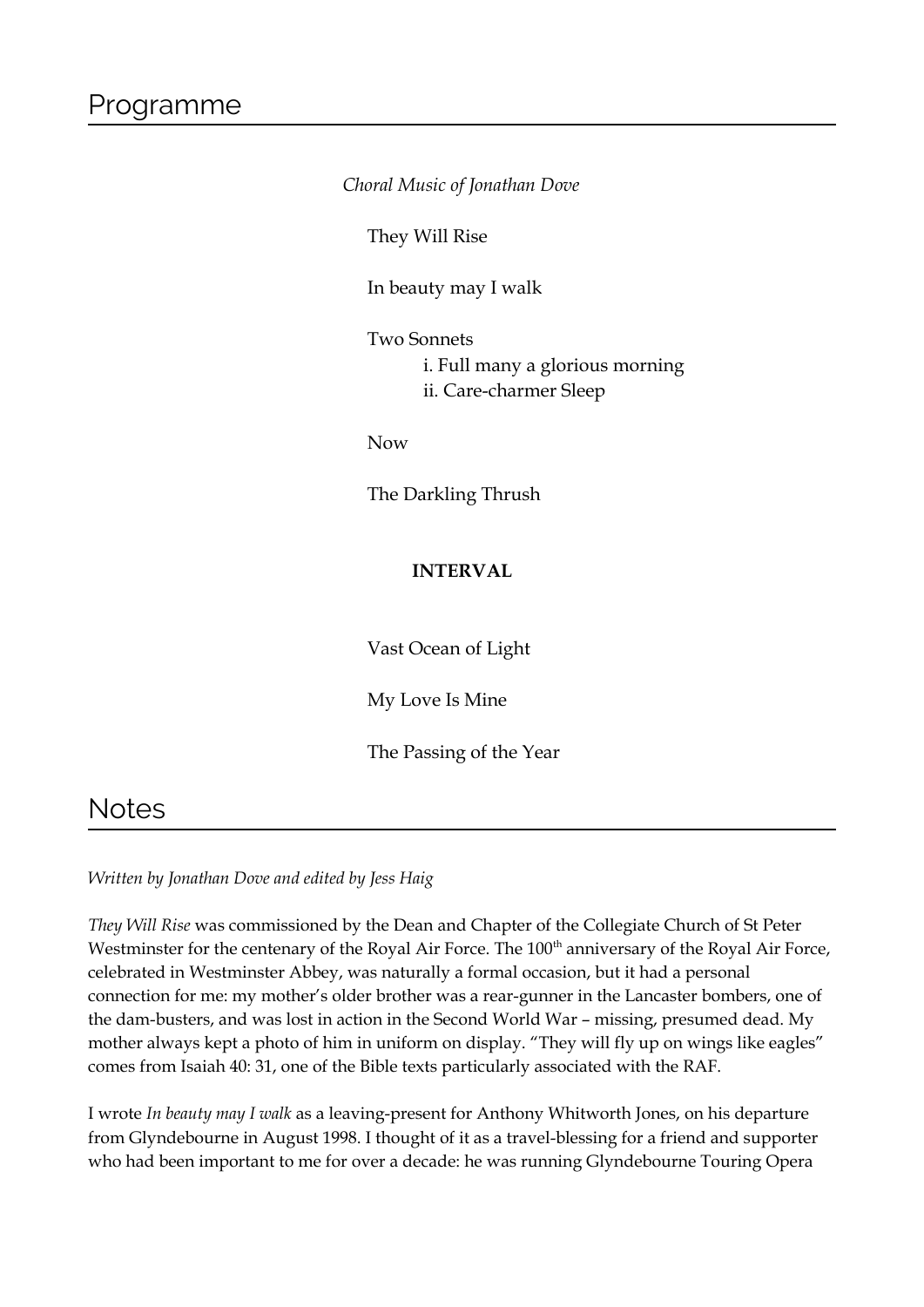when I first went there as Assistant Chorus Master; later on he became General Director of Glyndebourne, and was instrumental in commissioning three community operas, a wind serenade (*Figures in the Garden*), and finally *Flight*, an opera for Glyndebourne Festival. *In beauty may I walk* is a very short thank-you for so much. Its first performance was at Anthony's leaving party, when it was sung by the Glyndebourne Chorus conducted by Andrew Davis.

*Two Sonnets* was commissioned by The Gabrieli Consort and Players. Paul McCreesh and the group gave some of the most thrilling and memorable concerts in my five-year period as Artistic Director of the Spitalfields Festival, so I was delighted to be asked to write them a new piece. Paul had been thinking about music related to specific times of day, and his original suggestion was a setting of the morning and evening offices. I wanted to find secular counterparts to these texts, hoping to match their beauty and metaphysical gravity. I came across the evening poem first: Samuel Daniel's "Care-charmer Sleep" is the fifty-fourth (and best-known) of the sixty sonnets to Delia which he published in 1592. Looking for a morning sonnet to match it, I naturally turned to Daniel's contemporary, William Shakespeare, whose thirty-third sonnet begins "Full many a glorious morning have I seen". The disposition of voices is based on Byrd's *Great Service*, an arrangement which offers the possibility of rich harmonies and overlapping voices.

*Now* was written for the wedding of Simon and Wiebke Halsey. The ceremony took place in the Maltings at Snape, with a large number of excellent singers present. Simon asked me to write something in which everyone could take part. As there would be no rehearsal, and not everyone can sight-read, I thought it would be a good idea to write a simple round, in which more voices take part on each repetition. The words are from an Apache song. The translator is unknown.

As an undergraduate at Trinity College, Cambridge, my director of studies was Richard Marlow. I didn't sing in the college choir, and regrettably never attended chapel services, so I was unaware until years later what a special choral director he was, and what an extraordinary sound he brought from the choir. When he retired as Director of Music in 2006, I was asked to write a piece for his farewell concert. A former chorister told me that Richard had often said he wanted Thomas Hardy's *The Darkling Thrush* to be read at his funeral. I thought he might enjoy hearing a setting of it while he was still alive, and indeed it was he who conducted the first performance.

The title piece for tonight's concert, *Vast Ocean of Light*, was commissioned by the Musicians Benevolent Fund in the name of Sir Thomas Armstrong. Light, and the idea of light, has always been a source of inspiration for me, and the heavenly bodies often provoke a desire to create some kind of numinous music. I was struck by the immensity of the vision in these lines by Phineas Fletcher, in which he sees light as a manifestation of the divine. He contemplates the mystery of the cosmos in all its immeasurable grandeur, and evokes in us a sense of awe and wonder. Phineas Fletcher (1582-1650) combined metaphysical poetry with church ministry, as did his brother Giles. Phineas, the more prolific poet, spent the second half of his life as rector of Hilgay, Norfolk, while Giles became vicar of Alderton in Suffolk. Their cousin, John Fletcher, is famous for his successful playwriting collaboration with Francis Beaumont.

I wrote *My Love is Mine* as a wedding present for Elizabeth Gorla and Rick Allen. Elizabeth and Rick were married in January 1998, in a Quaker meeting-house which, naturally, had no piano or organ. So I wrote an unaccompanied setting of this text from the Song of Songs, in Miles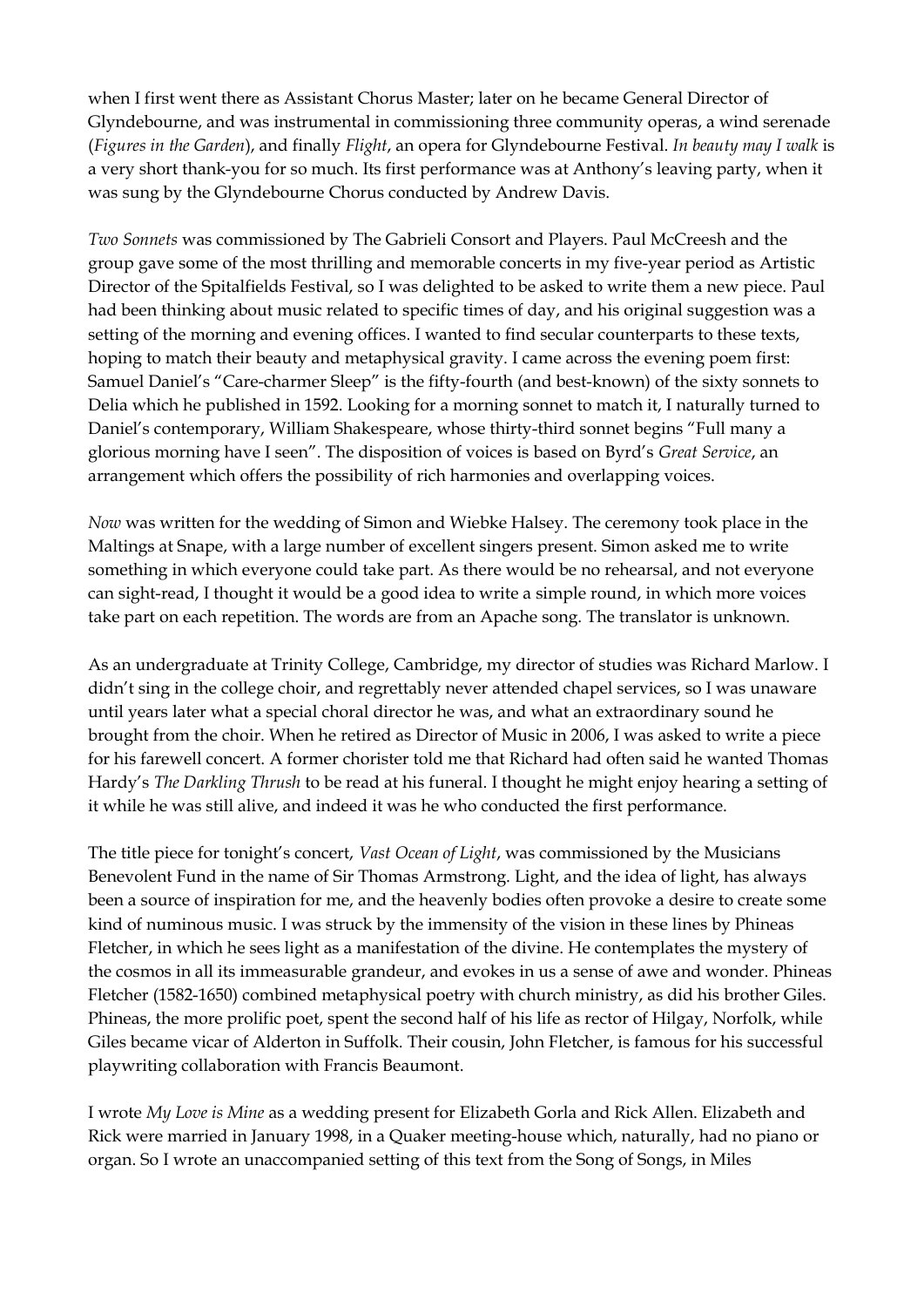Coverdale's translation. I asked Nuala Willis, my friend and collaborator for many years, to sing it at the wedding, because she also had a connection with Elizabeth: three years earlier, Elizabeth had directed Nuala as Mother Fen, a role I wrote for her in a community opera called *In Search of Angels*. The soloist for tonight's performance will be Jess Haig.

*The Passing of the Year* is a song cycle for double chorus and piano and was commissioned by The London Symphony Chorus in 2000. The seven poems that I have set in this piece make up three 'movements'. The first looks forward to summer, beginning with a line from William Blake ("O Earth, O Earth return!"). "The narrow bud" comes from Blake's "To Autumn", but is a description of summer; the rapid questions of "Answer July" suggest the quickening of the senses, the excitement of everything bursting into life, and summer's triumphant arrival. The second section follows the passing of summer. It begins in sultry heat, with a song from the opening scene of "David and Bethsabe" ("Hot sun, cool fire"): a girl bathing in a spring feels the power and danger of her beauty. The section ends with the sense of mortality that Autumn brings: "Adieu! farewell earth's bliss", from "Summer's Last Will and Testament", heralds the death of summer. The cycle ends in winter, on New Year's Eve, with a passage from Tennyson's "In Memoriam".

This song cycle is dedicated to the memory of my mother, who died too young.

# Texts

# **They Will Rise**

*Isaiah 40: 31*

But those who hope in the Lord will renew their strength; They will rise, they will soar, they will fly up on wings like eagles; They will run and not grow weary; March on and not feel faint.

# **In Beauty May I Walk**

*Anonymous*

In beauty may I walk, all day long may I walk, Through returning seasons, may I walk. Beautifully, joyful! Beautifully will I possess again, Beautiful birds, On the trail marked with pollen may I walk, With grasshoppers about my feet may I walk, With dew about my feet, With beauty before me, with beauty behind me, With beauty above me, with beauty around me. It is finished beauty.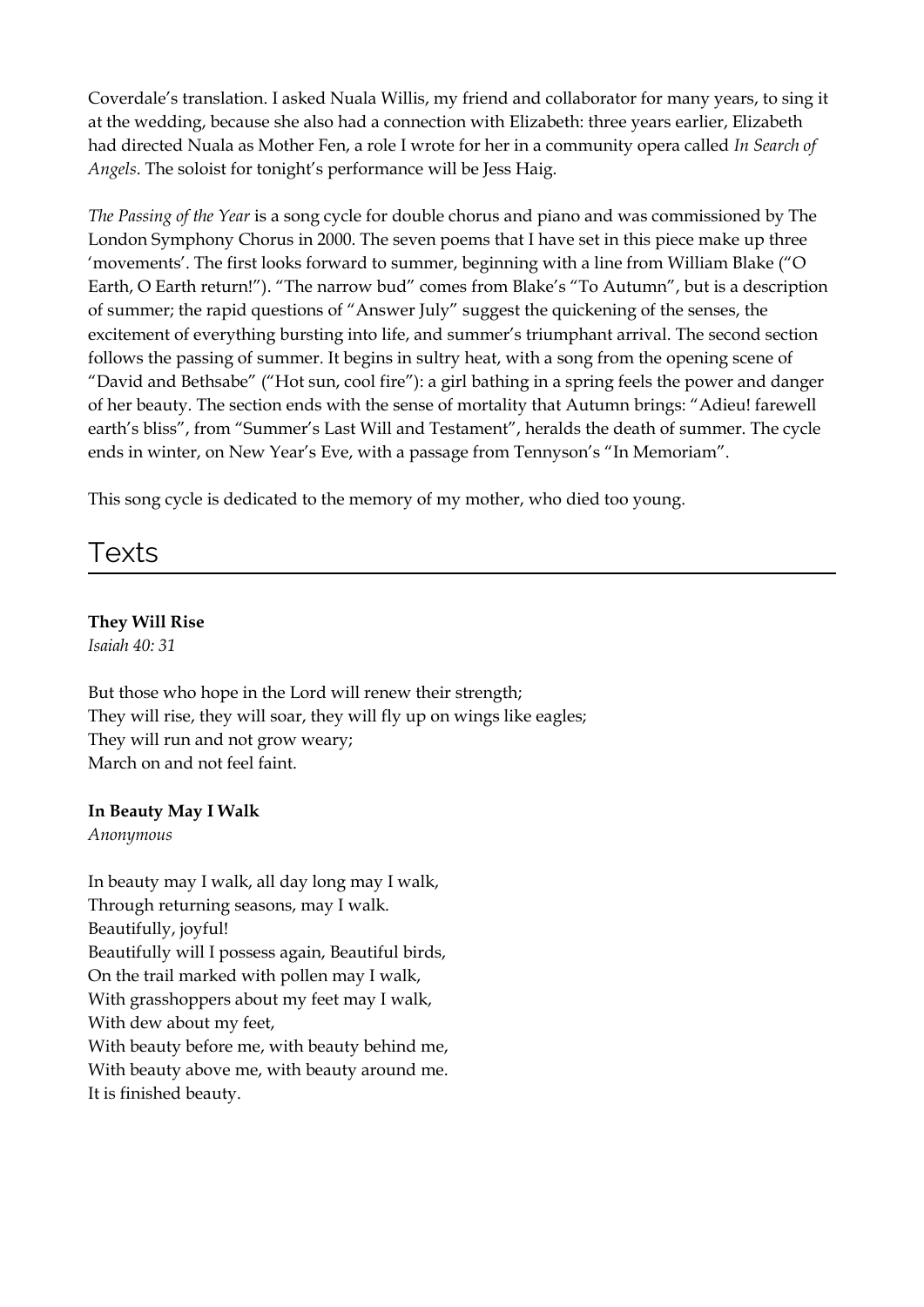## **Full many a glorious morning**

*William Shakespeare*

Full many a glorious morning have I seen Flatter the mountain-tops with sovereign eye, Kissing with golden face the meadows green, Gilding pale streams with heavenly alchemy; Anon permit the basest clouds to ride With ugly rack on his celestial face And from the forlorn world his visage hide, Stealing unseen to west with this disgrace.

## **Care-charmer Sleep**

*Samuel Daniel*

Care-charmer Sleep, son of the sable Night, Brother to Death, in silent darkness born: Relieve my languish, and restore the light, With dark forgetting of my cares, return; And let the day be time enough to mourn The shipwreck of my ill-adventur'd youth: Let waking eyes suffice to wail their scorn,

## **Now**

*Traditional Apache song, translator unknown*

Now you will feel no rain, for each of you will be a shelter to the other. Now you will feel no cold, for each of you will be warmth to the other. Now there is no loneliness; now you are two bodies,

Even so my sun one early morn did shine With all-triumphant splendour on my brow; But out, alack! he was but one hour mine; The region cloud hath mask'd him from me now. Yet him for this my love no whit disdaineth; Suns of the world may stain when heaven's sun staineth.

Without the torment of the night's untruth. Cease dreams, th' imagery of our day-desires, To model forth the passions of the morrow; Never let rising sun approve you liars, To add more grief to aggravate my sorrow. Still let me sleep, embracing clouds in vain; And never wake to feel the day's disdain.

but there is only one life before you. Go now to your one life before you. Go now to your dwelling place, to enter into your days together. And may your days be good and long on the earth.

#### **The Darkling Thrush**

*Thomas Hardy*

I leant upon a coppice gate when Frost was spectre-grey, And Winter's dregs made desolate the weakening eye of day. The tangled bine-stems scored the sky like strings of broken lyres, And all mankind that haunted nigh had sought their household fires. The land's sharp features seemed to be the Century's corpse outleant, His crypt the cloudy canopy, the wind his death-lament. The ancient pulse of germ and birth was shrunken hard and dry, And every spirit upon earth seemed fervourless as I. At once a voice arose among the bleak twigs overhead In a full-hearted evensong of joy illimited; An aged thrush, frail, gaunt, and small, in blast-beruffled plume,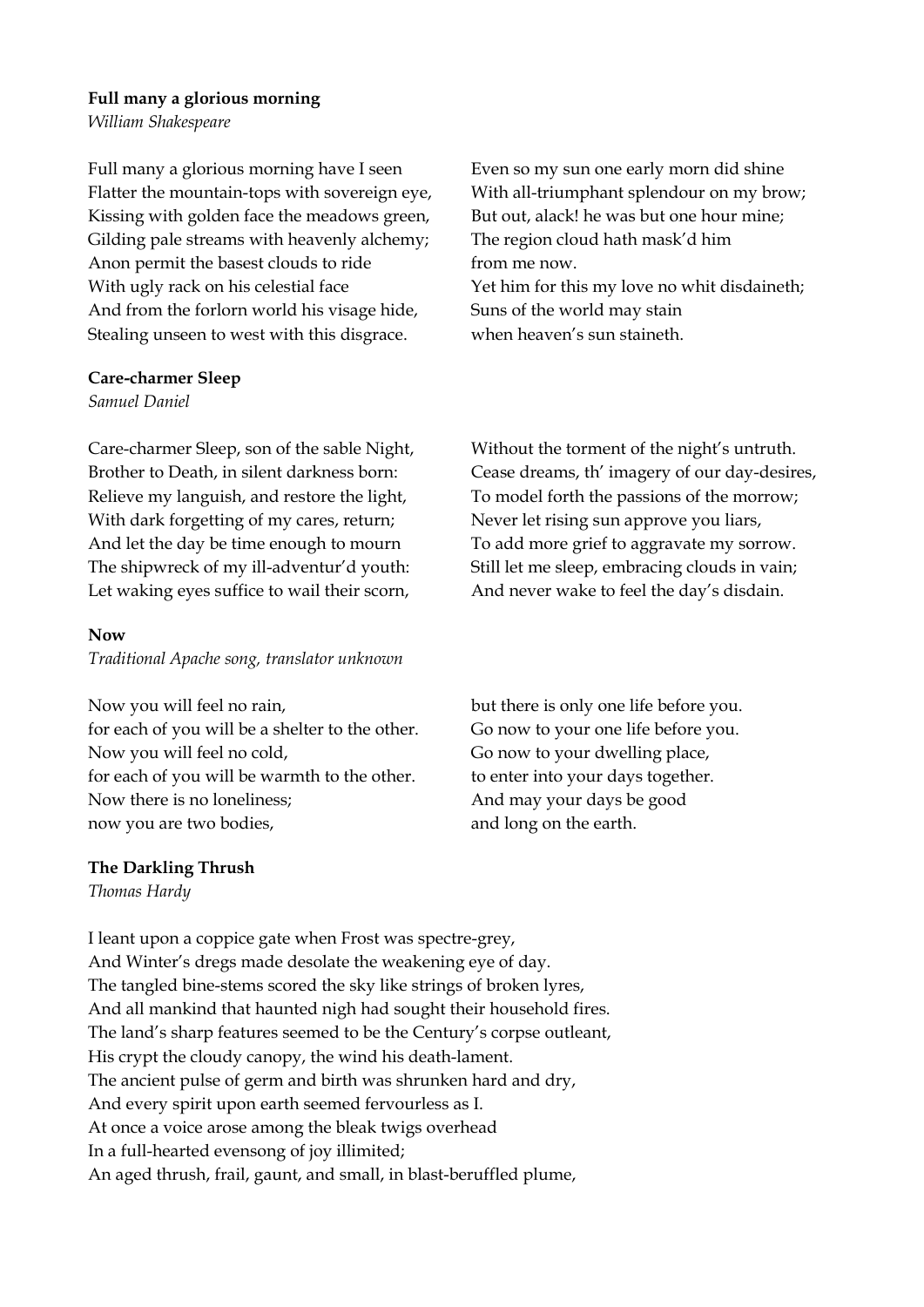Had chosen thus to fling his soul upon the growing gloom. So little cause for carolings of such ecstatic sound Was written on terrestrial things afar or nigh around, That I could think there trembled through his happy good-night air Some blessed Hope, whereof he knew and I was unaware.

# **Vast Ocean of Light**

*Phineas Fletcher*

Vast Ocean of Light, whose rays surround The Universe, who know'st nor ebb, nor shore, Who lend'st the Sun his sparkling drop, to store With overflowing beams Heav'n air, ground, Whose depths beneath the Ventre none can sound, Whose heights 'bove Heav'n, and thoughts so lofty soar, Whose breadth no feet, no lines, no chaines, no eyes survey, Whose length no thoughts can reach, no worlds can bound, What cloud can mask thy face? Where can thy ray Find an Eclipse? What night can hide Eternal Day?

## **My Love Is Mine**

*text from The Song of Songs, translated by Miles Coverdale*

O stand up, my love, my dove, my beautiful, and come Winter is past, and the rain is away and gone The flowers are come up in the field, the twisting time is come, the vines bear blossoms, and have a sweet scent Up thou north wind, come thou south wind, blow upon my garden, that the smell thereof may be carried on ev'ry side Yea, that my beloved may come into my garden and eat of the fruits and apples that grow therein. My love is mine and I am his, My love is mine which feedeth among the lilies until the day break and the shadows be gone. O stand up, my love, my dove, my beautiful and come out of the caverns of the rocks, out of the holes of the wall: O let me see thy countenance and hear thy voice For sweet is thy voice and fair thy face. My love is mine and I am his, My love is mine which feedeth among the lilies until the day break and the shadows be gone.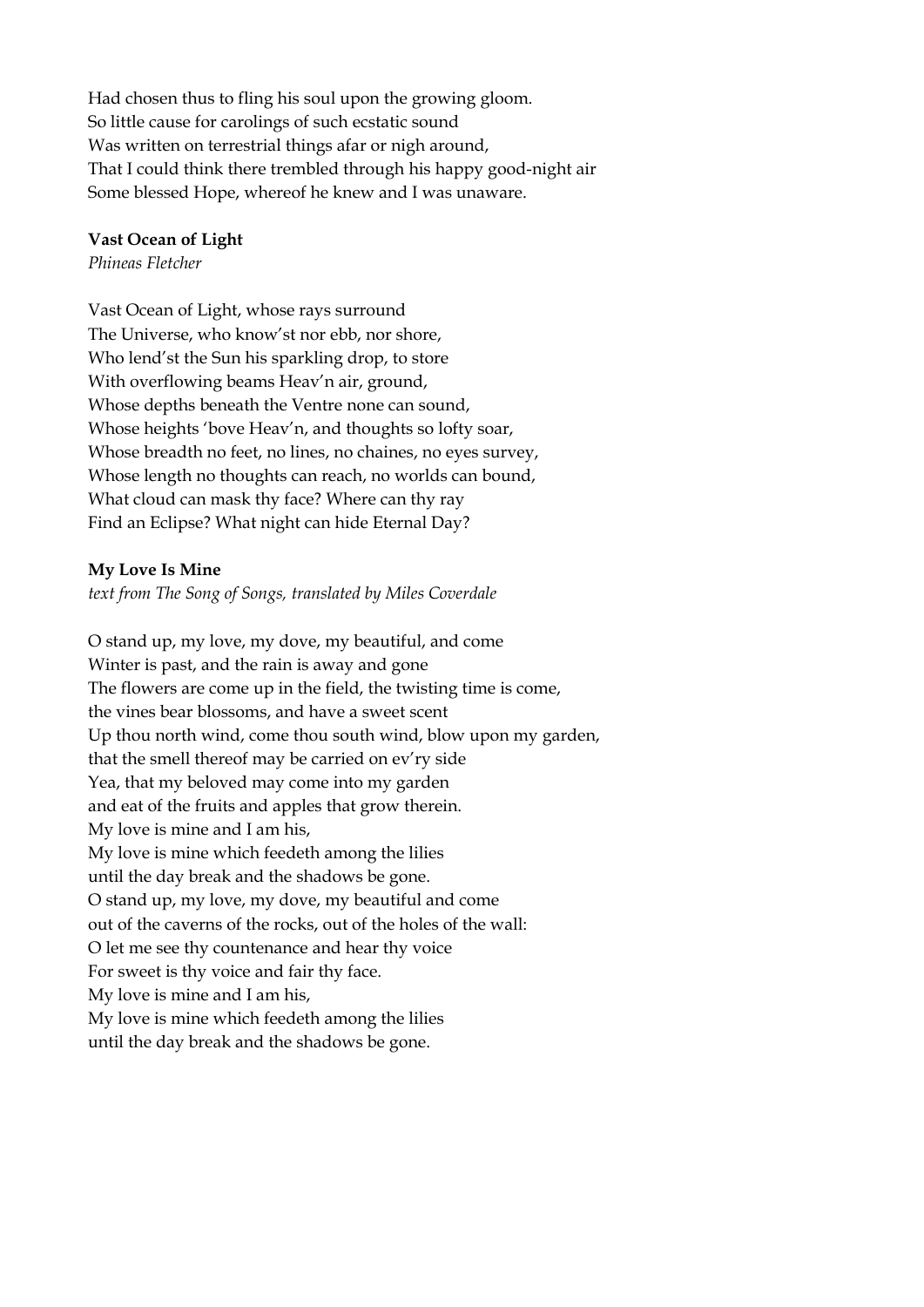## **The Passing of the Year: Invocation**

*from "Introduction to the Songs of Experience", William Blake*

#### O Earth, O Earth, return!

# **The Passing of the Year: The narrow bud opens her beauties to the sun**

*from "Poetical Sketches to Autumn", William Blake*

The narrow bud opens her beauties to The sun, and love runs in her thrilling veins; Blossoms hang round the brows of Morning, and Flourish down the bright cheek of modest Eve, Till clust'ring Summer breaks forth into singing, And feather'd clouds strew flowers round her head. The spirits of the air live in the smells Of fruit; and Joy, with pinions light, roves round The gardens, or sits singing in the trees.

## **The Passing of the Year: Answer July**

*Emily Dickinson*

Answer July – Where is the Bee – Where is the Blush – Where is the Hay?

Ah, said July – Where is the Seed – Where is the Bud – Where is the May – Answer Thee – Me –

# **The Passing of the Year: Hot sun, cool fire** *George Peele*

Hot sun, cool fire, tempered with sweet air, Black shade, fair nurse, shadow my white hair; Shine, sun; burn, fire; breathe, air, and ease me; Black shade, fair nurse, shroud me and please me: Shadow, my sweet nurse, keep me from burning, Make not my glad cause, cause of [my] mourning.

> Let not my beauty's fire Inflame unstaid desire, Nor pierce any bright eye That wandereth lightly.

Nay – said the May – Show me the Snow – Show me the Bells – Show me the Jay!

Quibbled the Jay – Where be the Maize – Where be the Haze – Where be the Bur? Here – said the Year –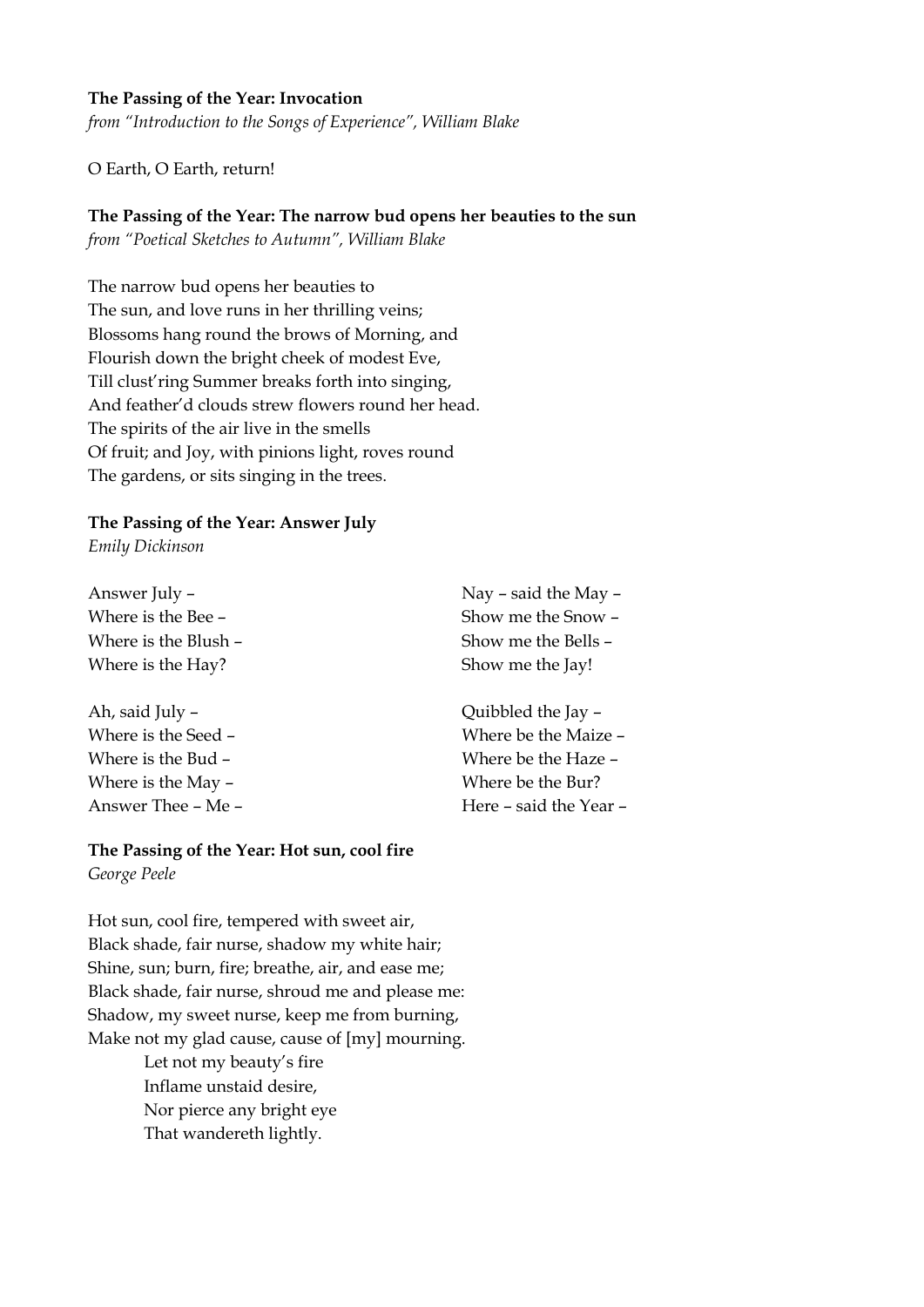## **The Passing of the Year: Ah, Sun-flower!**

*William Blake*

Ah Sun-flower! weary of time, Who countest the steps of the Sun, Seeking after that sweet golden clime Where the traveller's journey is done. Where the Youth pined away with desire, And the pale Virgin shrouded in snow, Arise from their graves and aspire, Where my Sun-flower wishes to go.

# **The Passing of the Year: Adieu! Farewell earth's bliss!**

*from "In Time of Plague", Thomas Nashe*

Farewell Adieu, farewell earth's bliss, This world uncertain is; Fond are life's lustful joys; Death proves them all but toys; None from his darts can fly; I am sick, I must die. Lord, have mercy on us!

Rich men, trust not in wealth, Gold cannot buy you health; Physic himself must fade. All things to end are made, The plague full swift goes by: I am sick, I must die. Lord, have mercy on us! Beauty is but a flower Which wrinkles will devour; Brightness falls from the air; Queens have died young and fair; Dust hath closed Helen's eye. I am sick, I must die. Lord, have mercy on us!

# **The Passing of the Year: Ring out, wild bells**

*"In Memoriam", Alfred Lord Tennyson*

Ring out, wild bells, to the wild sky, The flying cloud, the frosty light: The year is dying in the night; Ring out, wild bells, and let him die.

Ring out the old, ring in the new, Ring, happy bells, across the snow: The year is going, let him go; Ring out the false, ring in the true.

Ring out the grief that saps the mind, For those that here we see no more; Ring out the feud of rich and poor, Ring in redress to all mankind.

Ring out the want, the care, the sin, The faithless coldness of the times; Ring out, ring out my mournful rhymes, But ring the fuller minstrel in.

Ring out old shapes of foul disease; Ring out the narrowing lust of gold; Ring out the thousand wars of old, Ring in the thousand years of peace.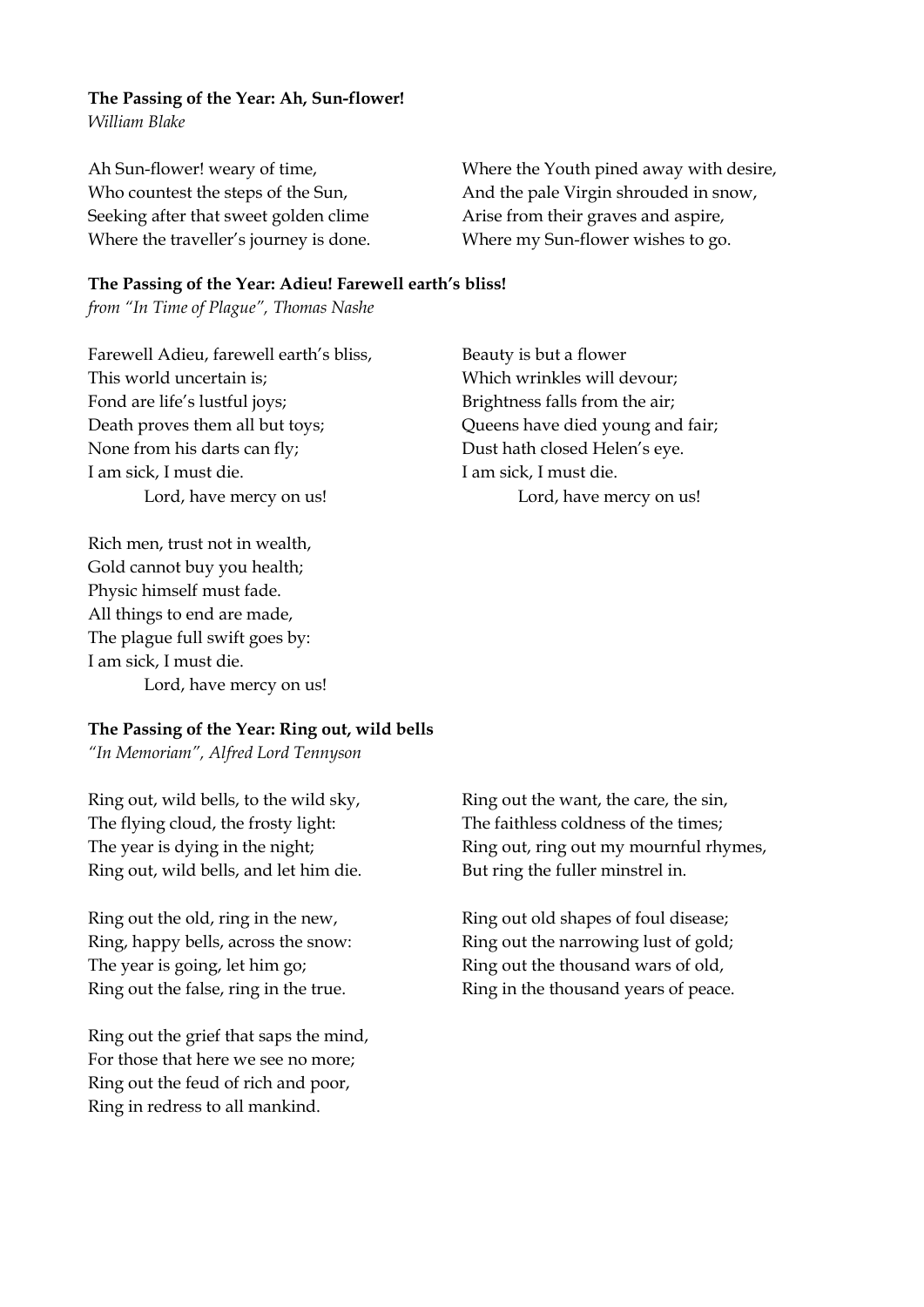# The Epiphoni Consort

*Soprano*

Sapphire Armitage\* Emily Benson Zoe Bonner\* Harriet Flower\*\* Catherine Langston\*\* Emma Morgan\*\* Helen Price Milly Taylor\* Pippa Wright

*Alto*

Rose Dixon\*\* Milette Gillow\*\* Jess Haig Jenny McPherson\* Anna Moses\*\* Charly Oakley\*\* Abaigh Wheatley\*

*Tenor*

Richard Holdsworth\*\* Tim Lintern\* Christopher Palmer\* Christopher Pelmore\* Mark Williams\* Greg Windle\*\*

*Bass* Jon Bannister\*\* Alexander Brett Adrian Collister\* Graham Kirk\* Tim Reader\* Matthew Shoults\*\* Matthew Swann\*

 *\* "Two Sonnets" consort*

*\*\* "Now" consort*

*Benefactors of The Epiphoni Consort* Adrian Collister, Morgan Simes, Rufus Stilgoe

The Epiphoni Consort was founded in 2014 by Tim Reader to fill a gap between the amateur and professional tiers of London's choral circuit. Its membership is made up of singers who perform to a professional standard but have other full-time careers. The group has won awards in Tenebrae's prestigious Locus Iste Competition and in the London International A Cappella Choir Competition, and has appeared on television on the BBC 4 documentary *The Joy of Rachmaninov* and the BBC 2 documentary *Terry Pratchett: Back In Black*, singing Tallis's forty-part motet *Spem in alium*.

The choir's debut CD, *Sudden Light*, was released on Delphian Records in 2017 to critical acclaim from Gramophone, Choir and Organ Magazine, BBC Radio 3 and BBC Music Magazine. Recent performances have included Bach's *Mass in B Minor* and *Singet dem Herrn* with City of London Sinfonia, Beethoven's *Symphony No. 9* with Southbank Sinfonia, and a concert performance of Ravel's ballet *Daphnis et Chloé* with Kensington Symphony Orchestra.

# *Friends of The Epiphoni Consort*

Jon Bannister, Margaret Bremner, Chris Bruerton, William Clark, Charlie Colenutt, Graham Davies, Rose Dixon, Hugo Farne, George & Sheena Haig, Jessica Haig, Alice & Jeremy Hamilton, Russell Keable & George Friend, Janet Low, Eve Olsen, Alec & Pat Pelmore, Richard Pelmore & Portia Light, Polly Robb, Lara Scheidegger, Dinah Shoults, Caroline Taylor, Milly Taylor & Chris Pelmore, Emily West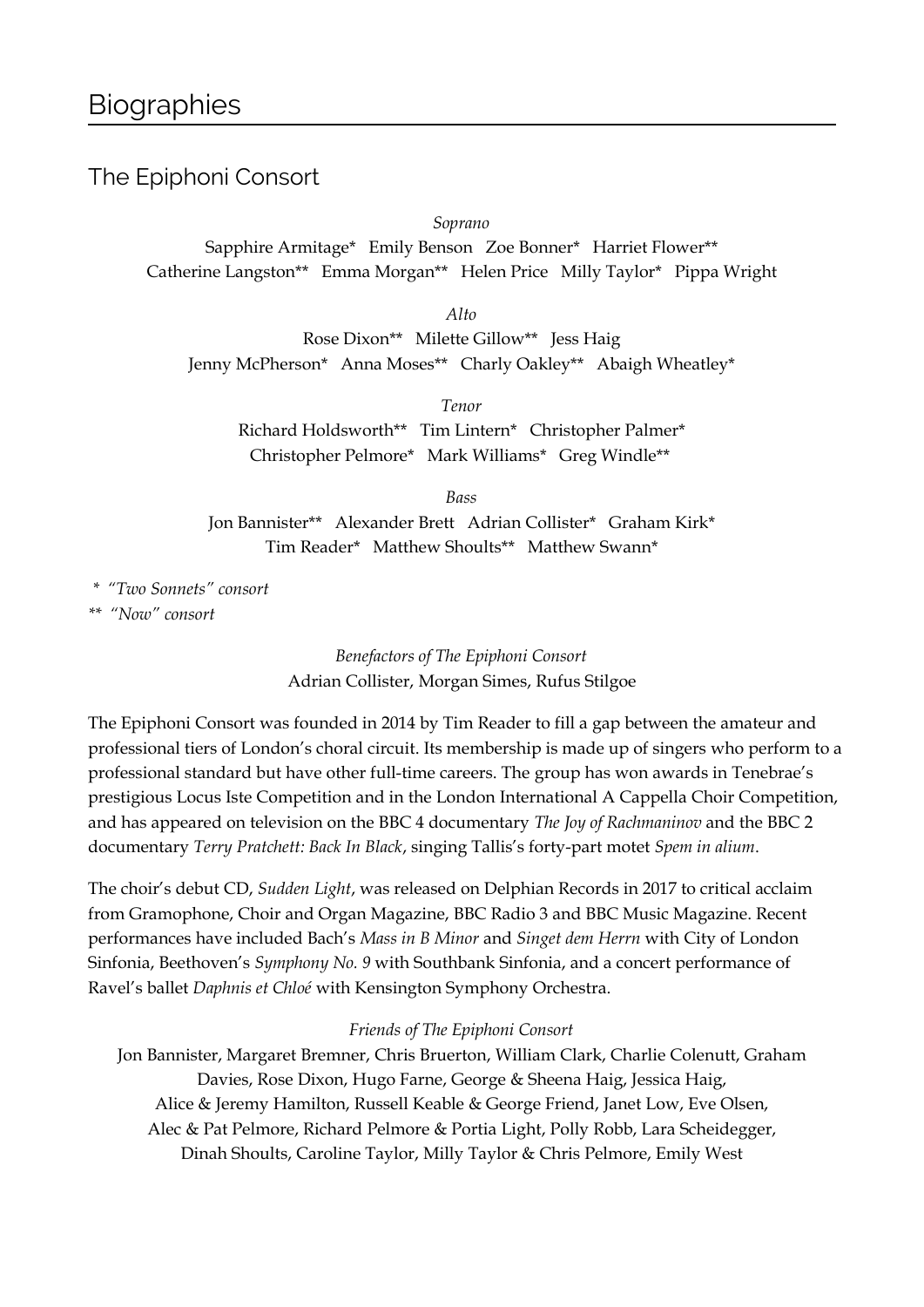# Tim Reader

Tim Reader is The Epiphoni Consort's Artistic Director. Tim studied singing, accompanying and conducting at the University of Exeter. He juggles dual careers: one in digital consultancy for charities, heritage and arts organisations, and the other as a singer and choral director in London and the surrounding areas.

Tim has conducted The Epiphoni Consort in performances at Westminster Abbey, St Martin-inthe-Fields, St Paul's Cathedral, St John's Smith Square, and for the BBC. He has deputised for the professional choirs of St John's Wood Church and St Paul's Knightsbridge, along with numerous choral societies in the region. He is a member of the Sunday morning choir, comprising eight professional singers, at St John's Wood Church.

# Benjamin Frost

Benjamin Frost studied music at Exeter University, graduating with Distinction in performance. He was Organ Scholar at Exeter Cathedral and became an associate of the Royal College of Organists. After University he studied at the Guildhall School of Music and Drama where his tutors included Gordon Back and Graham Johnson, and he trained as a repetiteur at the National Opera Studio. He has worked with the BBC, Lesley Garrett, Nelly Miricioiu, Marianne Cornetti, Sally Matthews, English National Opera and The Opera Group on several productions including *Die Fledermaus*, *Carmen*, *Madame Butterfly*, *Cosi fan tutte*, *The Magic Flute*, *La Boheme*, *La Cenerentola*, and *Eugene Onegin*.

In 2015 he accompanied Rebecca Front on Radio 4 for *With Great Pleasure*. In 2017 he was appointed Chorus Accompanist of the London Symphony Chorus. He worked with The BBC Singers on *Moth Requiem* by Birtwhistle, and worked on the premiere of *Belongings* with Glyndebourne Youth Opera. Other recent keyboard performances include the UK premiere of Simon Johnson's *Gloria* with the Waverley Singers, Stravinsky's *Les Noces* at Queen Elizabeth Hall as part of a quartet of pianists, and *Carmina Burana* with The London Symphony Chorus at the Barbican.

# Future Performances by The Epiphoni Consort

# **Saturday 10 – Sunday 11 August 2019**

St Paul's Cathedral: Weekend Residency *Epiphoni will deliver the weekend's services, with 6pm Evensong on Saturday, 11.30am Eucharist and 3.15pm Evensong on Sunday*

# **Sunday 20 October 2019, 4.30pm**

Choral Music by Owain Park *An informal recital showcasing the music of the choir's upcoming CD recording St George's Church, Bloomsbury Way, Holborn WC1A 2SA*

www.epiphoni.org.uk